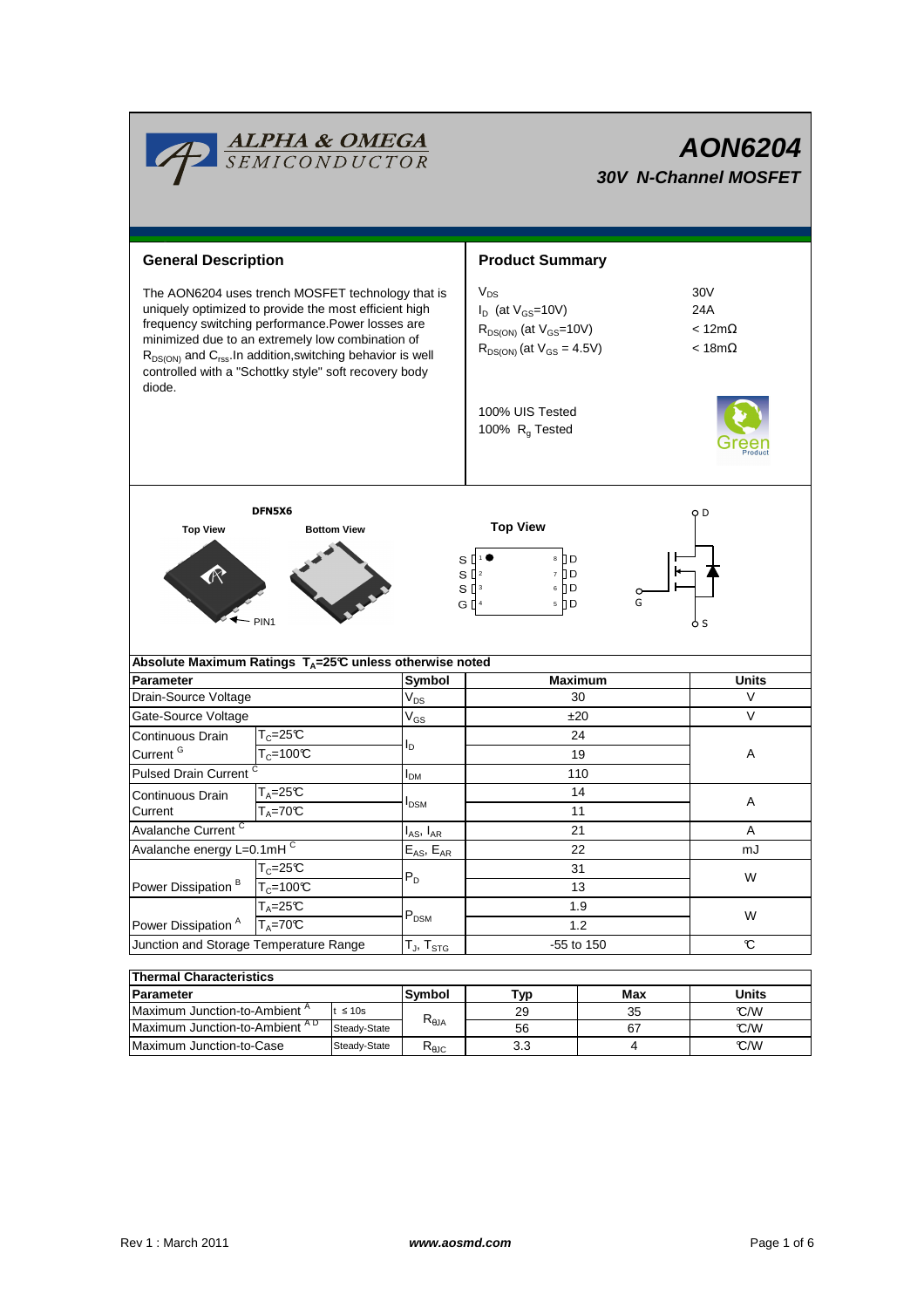

#### **Electrical Characteristics (TJ=25°C unless otherwise noted)**

| Symbol                   | <b>Parameter</b>                      | <b>Conditions</b>                                                                           |                              | Min | <b>Typ</b> | Max          | <b>Units</b> |  |  |  |  |
|--------------------------|---------------------------------------|---------------------------------------------------------------------------------------------|------------------------------|-----|------------|--------------|--------------|--|--|--|--|
| <b>STATIC PARAMETERS</b> |                                       |                                                                                             |                              |     |            |              |              |  |  |  |  |
| $BV_{DSS}$               | Drain-Source Breakdown Voltage        | $I_D = 250 \mu A$ , $V_{GS} = 0V$                                                           |                              | 30  |            |              | $\vee$       |  |  |  |  |
| $I_{DSS}$                |                                       | $V_{DS}$ =30V, $V_{GS}$ =0V                                                                 |                              |     |            | 1            |              |  |  |  |  |
|                          | Zero Gate Voltage Drain Current       |                                                                                             | $T_{\text{J}} = 55^{\circ}C$ |     |            | 5            | μA           |  |  |  |  |
| $I_{\rm GSS}$            | Gate-Body leakage current             | $V_{DS} = 0V$ , $V_{GS} = \pm 20V$                                                          |                              |     |            | 100          | nA           |  |  |  |  |
| $V_{GS(th)}$             | Gate Threshold Voltage                | V <sub>DS</sub> =V <sub>GS</sub> I <sub>D</sub> =250µA                                      |                              | 1.4 | 1.9        | 2.4          | $\vee$       |  |  |  |  |
| $I_{D(ON)}$              | On state drain current                | $V_{GS}$ =10V, $V_{DS}$ =5V                                                                 |                              | 110 |            |              | A            |  |  |  |  |
| $R_{DS(ON)}$             | Static Drain-Source On-Resistance     | $V_{GS}$ =10V, I <sub>D</sub> =20A                                                          |                              |     | 10         | 12           |              |  |  |  |  |
|                          |                                       |                                                                                             | $TJ=125C$                    |     | 14.5       | 18           | $m\Omega$    |  |  |  |  |
|                          |                                       | $V_{GS}$ =4.5V, $I_D$ =15A                                                                  |                              |     | 14.5       | 18           | $m\Omega$    |  |  |  |  |
| $g_{FS}$                 | <b>Forward Transconductance</b>       | $V_{DS}$ =5V, $I_D$ =20A                                                                    |                              |     | 33         |              | S            |  |  |  |  |
| $V_{SD}$                 | Diode Forward Voltage                 | $IS=1A, VGS=0V$                                                                             |                              |     | 0.72       | $\mathbf{1}$ | $\vee$       |  |  |  |  |
| ı <sub>s</sub>           | Maximum Body-Diode Continuous Current |                                                                                             |                              |     |            | 30           | A            |  |  |  |  |
|                          | <b>DYNAMIC PARAMETERS</b>             |                                                                                             |                              |     |            |              |              |  |  |  |  |
| $C_{iss}$                | Input Capacitance                     | $V_{GS}$ =0V, $V_{DS}$ =15V, f=1MHz                                                         |                              | 400 | 510        | 670          | pF           |  |  |  |  |
| $C_{\rm oss}$            | <b>Output Capacitance</b>             |                                                                                             |                              | 150 | 220        | 310          | рF           |  |  |  |  |
| $C_{\rm rss}$            | Reverse Transfer Capacitance          |                                                                                             |                              | 13  | 22         | 38           | pF           |  |  |  |  |
| R <sub>g</sub>           | Gate resistance                       | $V_{GS}$ =0V, $V_{DS}$ =0V, f=1MHz                                                          |                              | 0.8 | 1.6        | 2.4          | Ω            |  |  |  |  |
|                          | <b>SWITCHING PARAMETERS</b>           |                                                                                             |                              |     |            |              |              |  |  |  |  |
| $Q_q(10V)$               | <b>Total Gate Charge</b>              | $V_{GS}$ =10V, $V_{DS}$ =15V, $I_{D}$ =20A                                                  |                              | 6   | 8          | 10           | nC           |  |  |  |  |
| $Q_g(4.5V)$              | <b>Total Gate Charge</b>              |                                                                                             |                              | 2.6 | 3.5        | 4.0          | nC           |  |  |  |  |
| $Q_{gs}$                 | Gate Source Charge                    |                                                                                             |                              | 1.6 | 2          | 2.4          | nC           |  |  |  |  |
| $\mathsf{Q}_{\text{gd}}$ | Gate Drain Charge                     |                                                                                             |                              | 0.8 | 1.4        | 2            | nC           |  |  |  |  |
| $t_{D(on)}$              | Turn-On DelayTime                     |                                                                                             |                              |     | 4.3        |              | ns           |  |  |  |  |
| $t_r$                    | Turn-On Rise Time                     | $V_{GS}$ =10V, $V_{DS}$ =15V, R <sub>L</sub> =0.75 $\Omega$ ,<br>$R_{\text{GEN}} = 3\Omega$ |                              |     | 8          |              | ns           |  |  |  |  |
| $t_{D{\rm (off)}}$       | <b>Turn-Off DelayTime</b>             |                                                                                             |                              |     | 15.8       |              | ns           |  |  |  |  |
| $\mathbf{t}_\text{f}$    | <b>Turn-Off Fall Time</b>             |                                                                                             |                              |     | 3.4        |              | ns           |  |  |  |  |
| $t_{rr}$                 | Body Diode Reverse Recovery Time      | $I_F = 20A$ , dl/dt=500A/ $\mu$ s                                                           |                              | 8   | 11         | 14           | ns           |  |  |  |  |
| $Q_{rr}$                 | Body Diode Reverse Recovery Charge    | $I_F = 20A$ , dl/dt=500A/ $\mu$ s                                                           |                              | 13  | 17         | 21           | nC           |  |  |  |  |

A. The value of R<sub>θJA</sub> is measured with the device mounted on 1in<sup>2</sup> FR-4 board with 2oz. Copper, in a still air environment with T<sub>A</sub>=25℃. The

Power dissipation P<sub>DSM</sub> is based on R<sub>θJA</sub> and the maximum allowed junction temperature of 150°C. The value in any given application depends on the user's specific board design.

B. The power dissipation  $P_D$  is based on  $T_{J(MAX)}=150^{\circ}C$ , using junction-to-case thermal resistance, and is more useful in setting the upper dissipation limit for cases where additional heatsinking is used.

C. Repetitive rating, pulse width limited by junction temperature  $T_{J(MAX)}$ =150°C. Ratings are based on low frequency and duty cycles to keep initial T $_{\textrm{\scriptsize{J}}}$  =25°C.

D. The  $R_{\theta JA}$  is the sum of the thermal impedence from junction to case  $R_{\theta JC}$  and case to ambient.

E. The static characteristics in Figures 1 to 6 are obtained using <300µs pulses, duty cycle 0.5% max.

F. These curves are based on the junction-to-case thermal impedence which is measured with the device mounted to a large heatsink,

assuming a maximum junction temperature of  $T_{J(MAX)}$ =150°C. The SOA curve provides a single pulse ratin g.

G. The maximum current rating is limited by package.

H. These tests are performed with the device mounted on 1 in<sup>2</sup> FR-4 board with 2oz. Copper, in a still air environment with TA=25°C.

COMPONENTS IN LIFE SUPPORT DEVICES OR SYSTEMS ARE NOT AUTHORIZED. AOS DOES NOT ASSUME ANY LIABILITY ARISING OUT OF SUCH APPLICATIONS OR USES OF ITS PRODUCTS. AOS RESERVES THE RIGHT TO IMPROVE PRODUCT DESIGN, FUNCTIONS AND RELIABILITY WITHOUT NOTICE.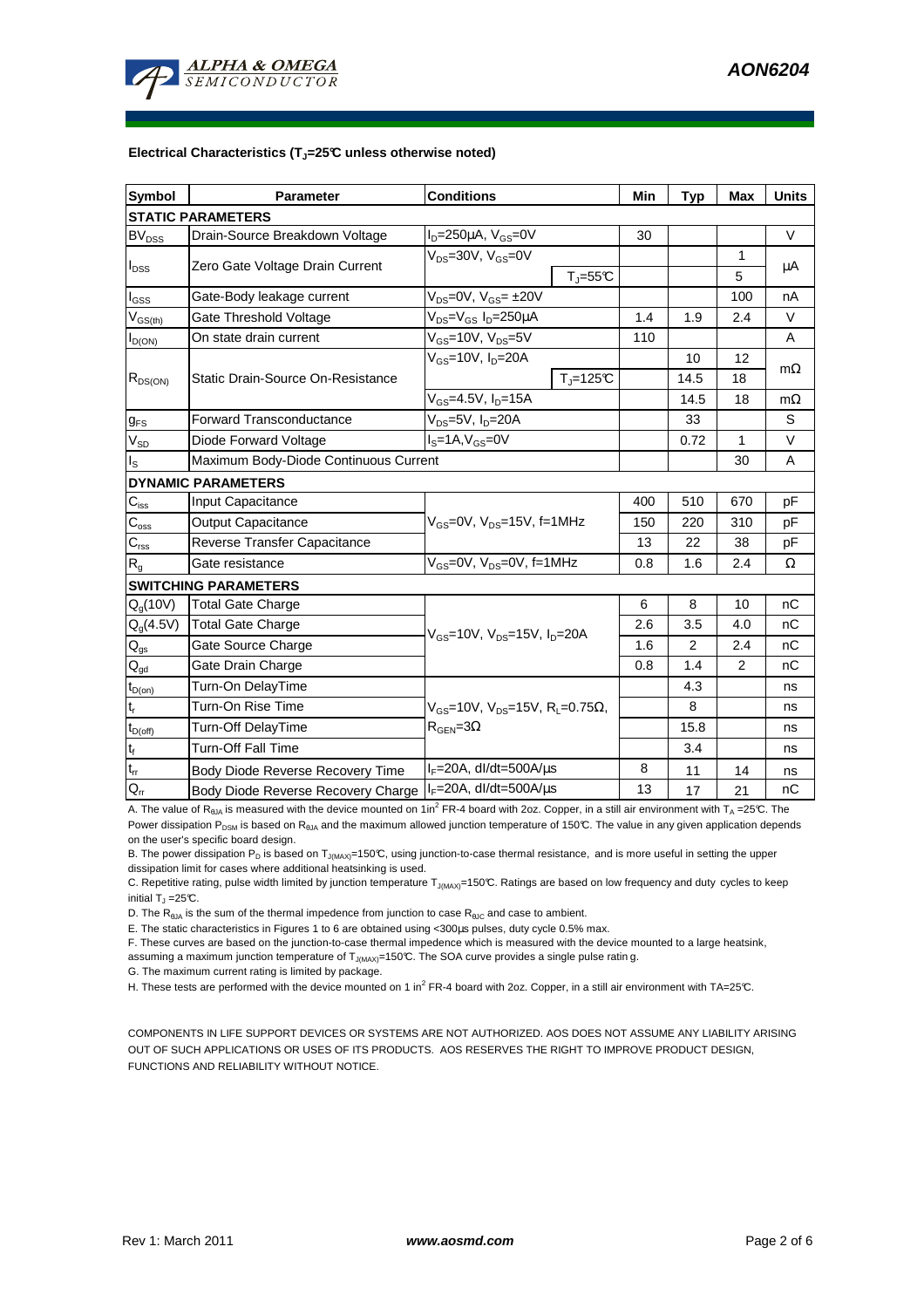

## **TYPICAL ELECTRICAL AND THERMAL CHARACTERISTICS**

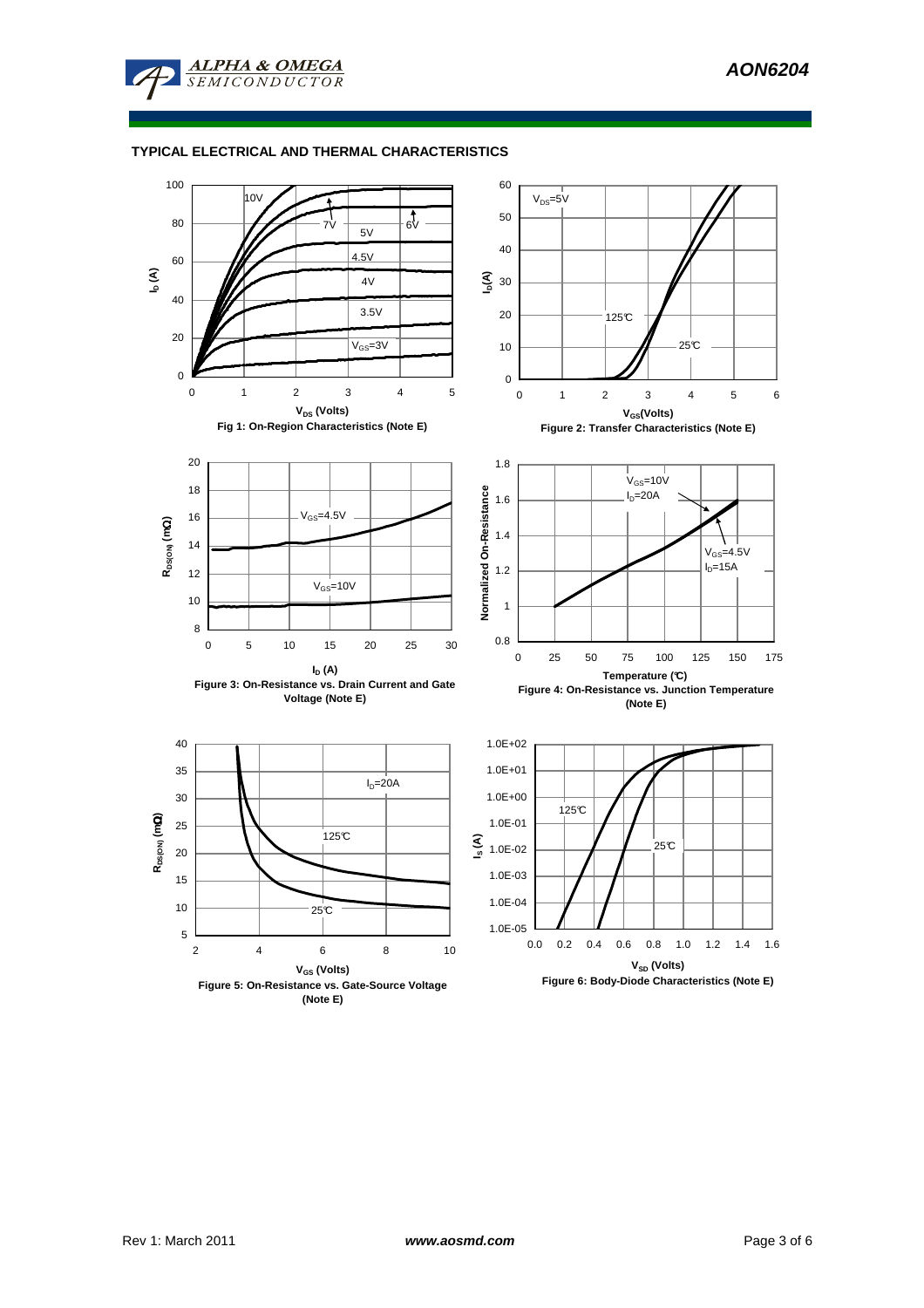

#### **TYPICAL ELECTRICAL AND THERMAL CHARACTERISTICS**



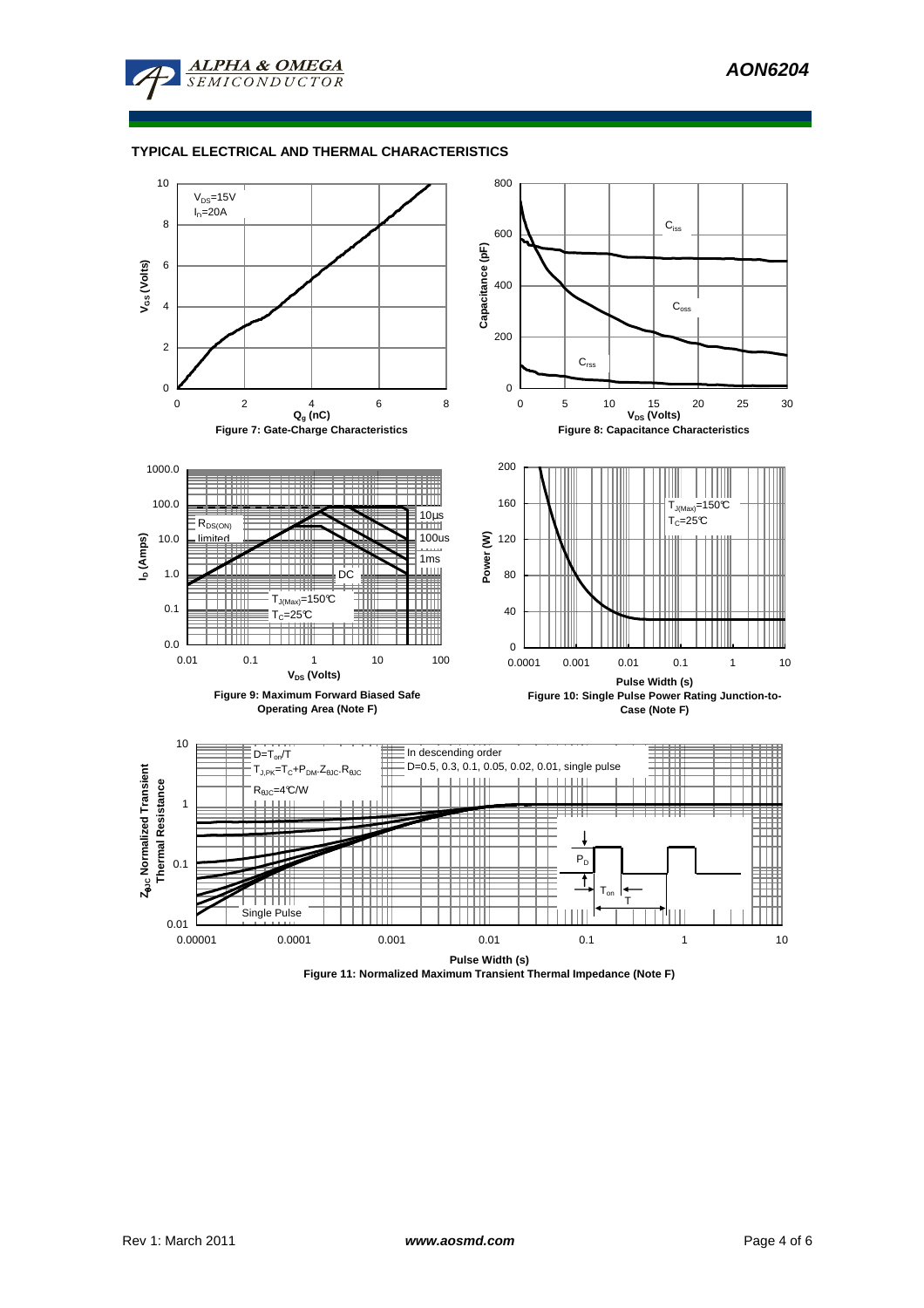

#### **TYPICAL ELECTRICAL AND THERMAL CHARACTERISTICS**